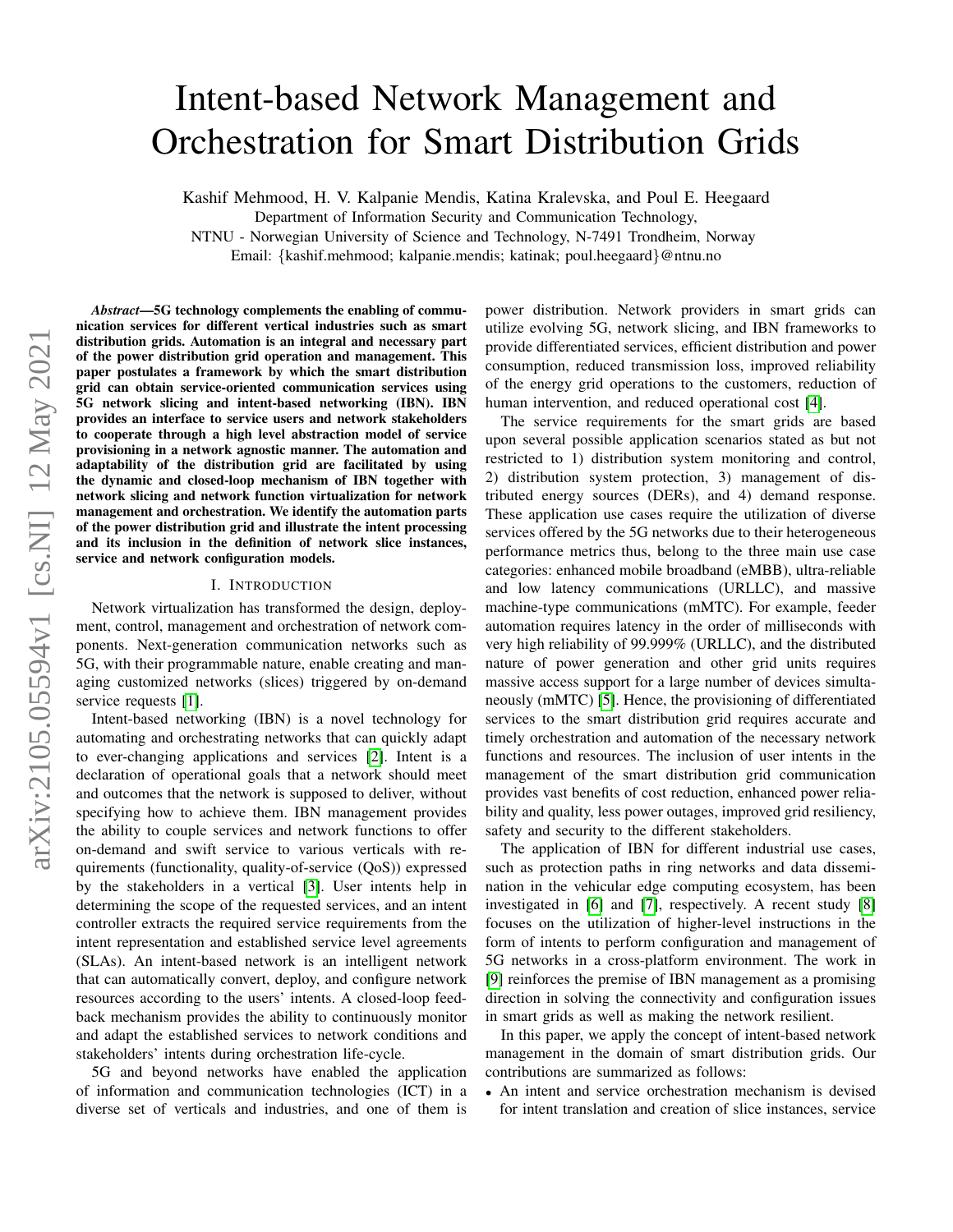delivery and network configuration models.

- Identification of means of automation for the smart grid use case with a discussion of different stakeholders and how IBN can help in automating dynamic communication service life-cycle.
- We propose an intent-based service management and orchestration framework that incorporates the smart grid customers' intents and the SLAs with the service providers and network operators, reflected in the obtained service models.
- Smart grid vertical example is provided to identify the service design and orchestration process using network slicing and YANG service model.

The remainder of this paper is organized as follows. Sec. [II](#page-1-0) provides an overview of IBN management and orchestration. Sec. [III](#page-2-0) provides a description of the smart grid use case. Sec. [IV](#page-3-0) presents the proposed intent-based network management architecture for smart grids. Sec. [V](#page-6-9) concludes the paper.

# <span id="page-1-0"></span>II. INTENT-BASED NETWORK MANAGEMENT AND **ORCHESTRATION**

The service-based architecture of 5G networks supports the provisioning of communication services and network infrastructures based on differentiated service models. The ultimate goal of IBN management is to provide a generalized input from the stakeholders to the management plane in order to orchestrate efficiently and provision resources for different services.

## *A. Intents: Definition, Life-cycle and Network Integration*

An intent can be defined as an *abstract, high-level policy used to operate a network* with different types of services based on the feedback received from the intent and network management layers [\[10\]](#page-6-10). Intents are different from other policy-based user inputs in the sense that they provide a general direction about the objectives of the intents of the users like the service customers. The network must understand these objectives and implement the necessary configurations and technologies to satisfy the intents. The orchestration of the required resources can be done by the network orchestrators in order to deliver the desired service and user key performance indicators (KPIs) such as latency, availability and security. Intents are integrated into the service design process and augment an automated intent processing mechanism to convert abstracted user requirements into service and resource provisioning configurations for the underlying network orchestrators. The network creates a service model comprising of a customer service model and a service delivery model from the translated user requirements acquired through the customer intents [\[11\]](#page-6-11). Network function virtualization (NFV) has enabled the automation in the deployment of required network functions for different service models in a servicecentric network environment.

## *B. From Intents to Service and Network Configuration Models*

Intents are converted into a form which the network and service orchestrators can use to meet end-to-end (E2E) customer performance requirements. In an IBN design, the service model is obtained after the processing of user intents along with the consideration of relevant SLAs from the network operators, as presented in Fig[.1.](#page-2-1)

A service model defines the service provided to the user in a network environment. The intents are translated into a set of service requirements for each user, step (1) in Fig[.1,](#page-2-1) and converted into different available service profiles supported by the network, step (2), [\[2\]](#page-6-1). A smart grid user can require different services according to the application use cases explained in Section [III.](#page-2-0) The service profiles are optimized and rigorously evaluated for potential trade-offs and conflicts of interest in a closed-loop system consisting of service, relevant configuration, and performance evaluation as per required resources, step (3). The service delivery models are forwarded to network orchestration, step (4), consisting of optimized configuration guidelines in order to meet the relevant service requirements. The network orchestrator generates the network configurations for different requested services and assists the network controllers in the deployment of relevant network functions, step (5).

## *C. From Intents and Service Requests to Slice Instances*

Various organizations have provided frameworks for orchestration and implementation of communication service requirements in 5G networks. GSMA utilizes the concept of generic network slice templates (GST) to specify the communication service requirements [\[12\]](#page-6-12). Network slicing is utilized to orchestrate resources by the slicing orchestrator through the management and network orchestrator (MANO). Intent orchestrator provides the required set of service requirements for the user intent after validating with the agreed SLA. GST is network deployment agnostic representation of a slicing module with specified slice type acting as one of the several network slice type (NEST). Several network slice instances (NSIs) can be generated to fulfill service requirements from a single customer depending upon the propagated service requests [\[13\]](#page-6-13). A network slice provider accepts the NEST and triggers the network slice instantiation process in order to perform necessary resource allocations from the network management layer as depicted in Fig. [1.](#page-2-1)

The slice orchestrator is responsible for the instantiation of different NSIs in order to fulfill the requested service. This is accomplished through the definition of network function (NF) service chains by the MANO framework. The process is completed in accordance with the service requirements and mapped onto user intents through the intent and service orchestrators. A key consideration here is the ability to modify the slice life-cycle through the slicing orchestrator in order to address the dynamic nature of the grid environment and changing user intents accordingly.

### *D. Automation in Intent Processing and Service Design*

Automation in service and network orchestration requires a dynamic framework to include service users in the service design process. A closed optimization loop exists between an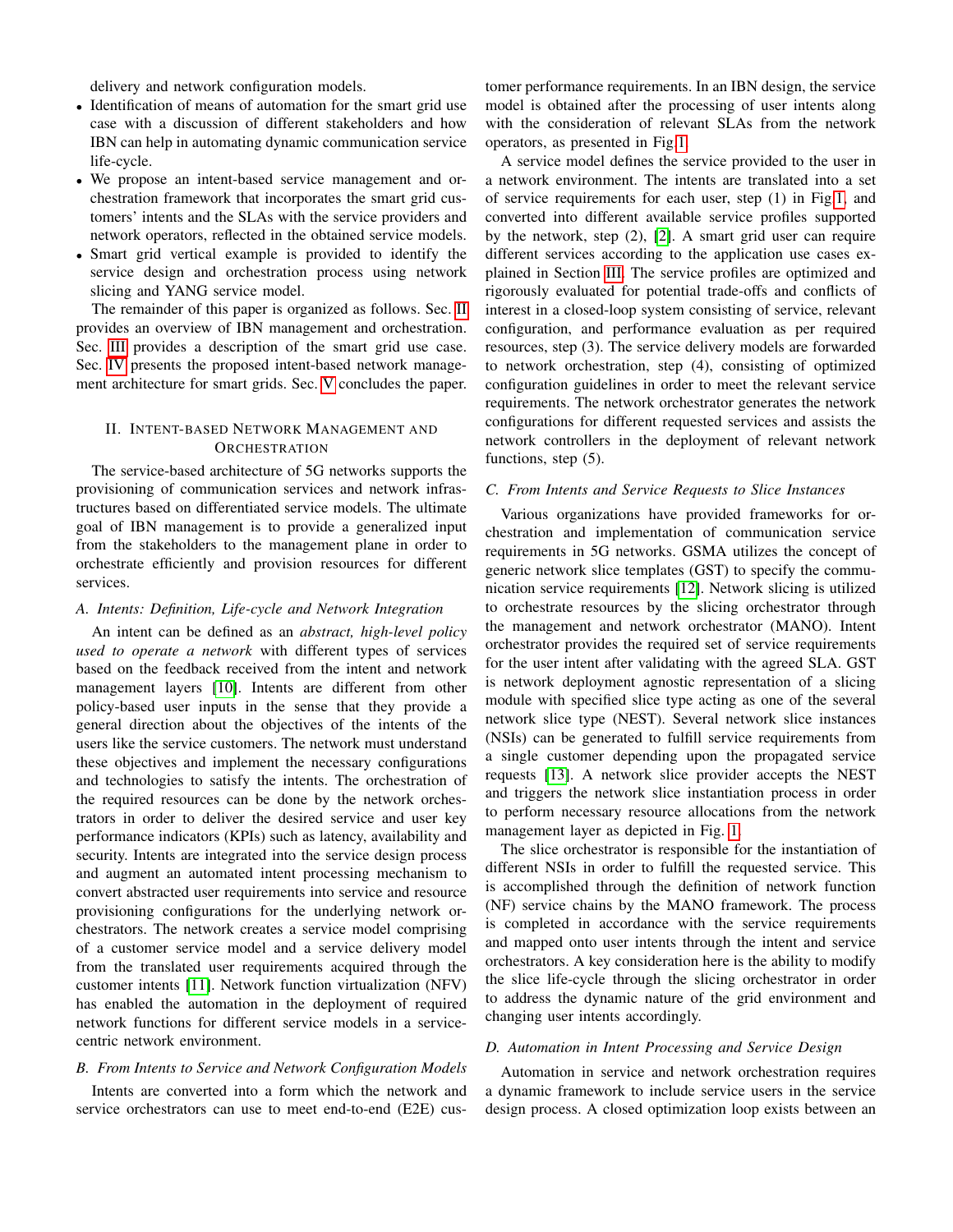

<span id="page-2-1"></span>Fig. 1. Intent processing and translation into slicing profiles, service delivery models, and network configuration models.

intent monitor module and the intent orchestrator in order to achieve a dynamic and user intent-based service lifecycle management. The intent processing utilizes language processing mechanisms to convert the high-level network agnostic intents into different service profiles and servicespecific configurations to be provided to the network elements in the network management layer. The definition of service objectives and profiles requires exposure of network capabilities and SLAs agreed upon between the customer and the service providers and between the other stakeholders [\[10\]](#page-6-10). The automation required during the intent processing and service design process itself can be achieved through a policy based optimization framework involving machine learning algorithms. The intent and service orchestrators utilize local databases to store different predefined service and intent templates in order to map and adapt different network agnostic intent translation and service mapping policies. The required data for the learning based automation consists of the consumer groups, service provider and operator SLAs, service slicing templates for eMBB, mMTC and uRLLC and the monitoring data from the smart grid network.

### III. POWER DISTRIBUTION GRID AUTOMATION

<span id="page-2-0"></span>The well-functioning of modern society is highly dependent on the reliability and resiliency of the power distribution grid, which plays a key role as a critical infrastructure. As more distributed energy resources (DERs) are integrated at the low and medium voltage levels, the flexibility of the power supply decreases while hindering the reliability of the power grid. The next-generation power distribution grid or the smart distribution grid is forecasted to be more flexible and resilient with increased power consumption, local production, and storage options with added communication capabilities, control, and intelligence.

## *A. Main power distribution grid operations*

Smart grid provides monitoring, protection, and optimization functions automatically to the operation of the interconnected elements covering generation, transmission, distribution, and to the consumers [\[15\]](#page-6-14). It can intelligently integrate the needs and capabilities of all grid stakeholders connected to it [\[16\]](#page-6-15). Power distribution automation plays a crucial role in smart grids. Distribution automation is the path towards a self healing grid. A self healing grid is *a system that uses information, sensing, control and communication technologies to allow it to deal with unforeseen events and minimize their adverse impact*. As the grid dynamics increase and more closed-loop controls are implemented, communication networks become more integral to the smart distribution grid operations. With the enhanced real-time monitoring and controlling capability provided by the deployment of new sensors, digital measuring equipment, and automated protection relays, there is a need for a low latency, high reliable, real-time, and interactive communications system.

*1) Distribution system monitoring and control:* Smart monitoring and control are essential elements of the smart distribution grid. Smart operation of distribution grid requires several measurements including voltage, current, frequency, power flows and equipment status information.

Several ICT-based applications are used to monitor the status of the power distribution grid. The distribution management system (DMS) is capable of collecting, and analyzing real-time information on the distribution grid. Existing operation and (remote) control of the power grid heavily rely on the supervisory control and data acquisition (SCADA) system. It mainly handles the local and remote operation of the high voltage equipment, information and measurement acquisition, and emergency events (alarms). Phasor measurement units (PMUs) obtain synchronized measurements across a wide area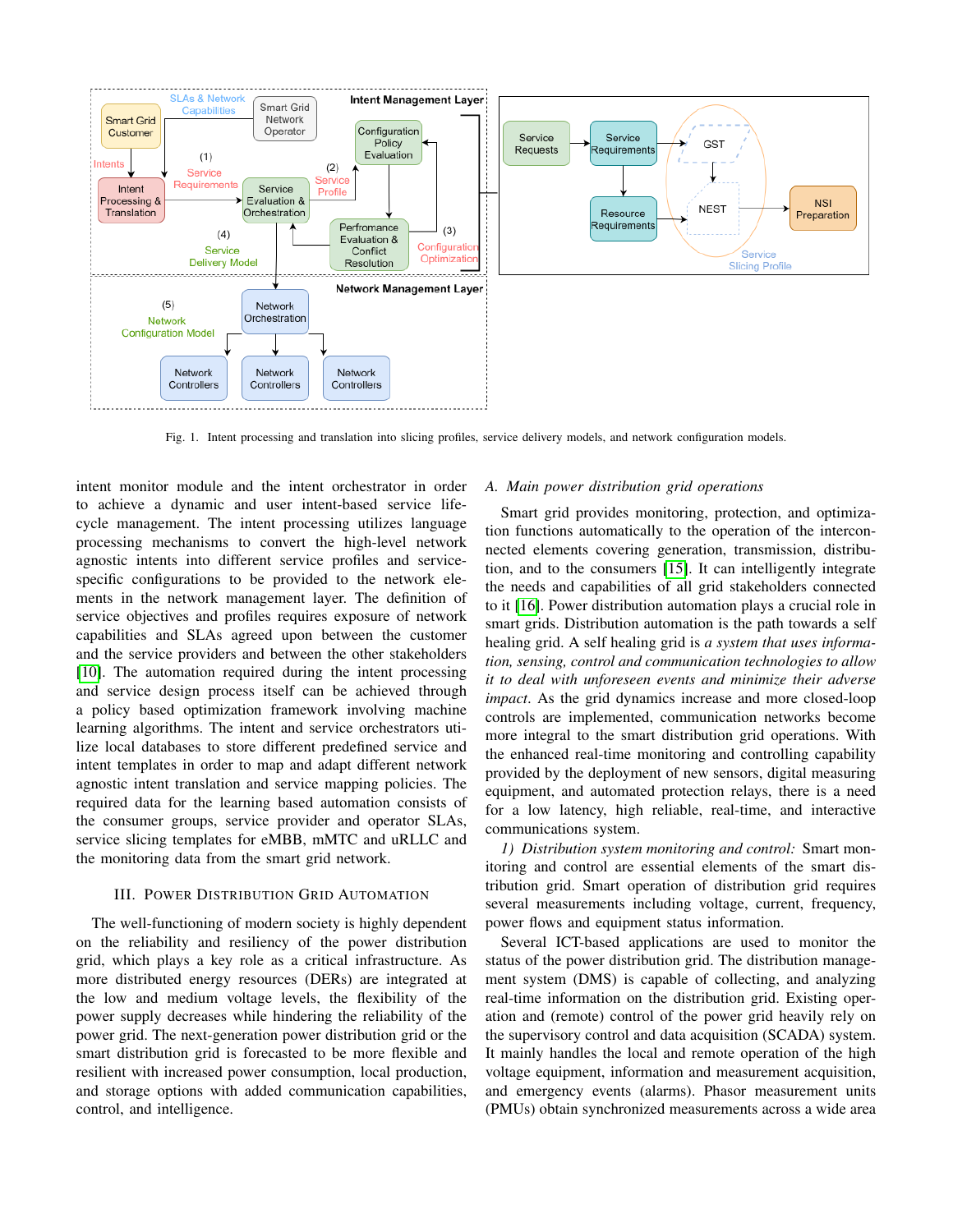<span id="page-3-1"></span>TABLE I SERVICE REQUIREMENTS OF DISTRIBUTION GRID OPERATIONS FOR COMMUNICATION NETWORKS [\[14\]](#page-6-16).

| DG operation      | 5G use case | Reliability | Latency | Bandwidth | #Devices |
|-------------------|-------------|-------------|---------|-----------|----------|
| <b>WAMS</b>       | URLLC       | high        | low     | low       | low      |
| Protection, FLISR | URLLC.      | high        | low     | low       | low      |
| AMI               | mMTC        | low         | high    | low       | high     |
| Remote inspection | eMBB        | low         | low     | high      | low      |

of the power grid and constitute the wide area measuring system (WAMS). WAMS aims to detect power grid disturbances in real-time using state estimation algorithms with extreme reliability and ultra-low latency. Intelligent electronic devices (IEDs) are used for protection purposes, and use IEC 61850 protocol to communicate with other IEDs. We assume that the technology and cost development allow the deployment of PMUs in the future distribution grid, which are mostly deployed in the transmission grid today.

*2) Distribution system protection:* A failure in the power distribution grid is stressful. Power outages have to be handled in milliseconds for critical power consumers. Thus, selfhealing solutions empowered by automated switching, fault location, isolation and service restoration (FLISR) are vital. Several automated protection functions in the distribution grid require a time-critical exchange of information between IEDs. Typically, these functions are not using human interaction and are performed via IEC 61850 publisher-subscriber communication. These are time-critical and the maximum accepted communication delay is in the range of several milliseconds.

*3) Management of DERs:* Increasing penetration of DERs at the consumer end adds a high degree of unpredictability to the power distribution grid's operation. Local distributed power generation from volatile DERs such as roof-top solar panels and small-scale wind turbines by prosumers (i.e. users who are able to both consume and produce electricity), challenges the flexibility of the power supply. The resulting bidirectional power flows complicate the protection mechanisms. Recently, microgrids have become an alternative to supplying power to isolated communities. A microgrid is a self-sufficient entity comprising of distributed generation, loads and local storage. For a flexible and reliable operation, proper control and automated protection system must prevail to overcome the challenges that emerge with DER integration in the islanded microgrids.

*4) Demand response:* The balance between the supply and demand of power is vital for the reliable operation of the power distribution grid, since storing energy in large scale is infeasible. This is largely dependent on the advanced metering infrastructure (AMI) based on smart meters which facilitates bi-directional communication between the power grid and the consumers. By careful observation of the smart meter parameters, suppliers and consumers can make wiser decisions such as peak demand saving.

*5) Managing big data:* The addition of intelligent sensors, IEDs, PMUs and AMI enables the power distribution grid to acquire a massive amount of new information about different

aspects of the grid. Data management and advanced analytics can support data-driven decision making and planning.

## *B. Stakeholders*

The primary stakeholders involved in the power grid fall under the different areas of power generation, transmission and distribution. However, in this paper, we focus only on the intents and SLAs between the key actors in the power distribution grid.

- Distribution system operators (DSO): DSO is responsible for the operation of local electrical grid between power transmission system and the consumers.
- Prosumers or customers: In smart grid context, the end users play a more active role by contributing towards the power generation and actively participating in management of electric power supply and demand.
- Demand response (DR) aggregator: DR aggregators create customized, automated controls for consumer loads and appliances that enable remote access while considering their preferences and behavioral patterns. DR aggregators facilitate the integration of demand-side technologies with ICT and AMI to encourage end-consumers and prosumers to participate in electricity markets.
- Communication service provider (CSP): The DSOs may demand different types of communication services from the CSP based on the characteristics of the different distribution grid operations.

The distribution grid operations impose stringent service requirements upon the ICT infrastructure. Table [I](#page-3-1) categorizes them into the three major 5G use case categories: URLLC, mMTC and eMBB.

# <span id="page-3-0"></span>IV. PROPOSED INTENT- AND NETWORK SLICING-BASED FRAMEWORK

In this section, we propose an intent-based architecture for communication services in smart distribution grid given in Fig. [2](#page-4-0) and explain it with one example use case in Fig. [3.](#page-5-0) The consumer/prosumer intents couple with the SLAs between the consumer/prosumer and CSP and the SLAs between the DSO and CSP, and the service provider follows them in order to provide the requested service creation and to orchestrate the framework. The proposed architecture is composed of three management layers consisting of intent, network, and distribution grid components.

Note that this architecture can be interchangeably applied to any other vertical industry; thus, we also refer to it as a framework.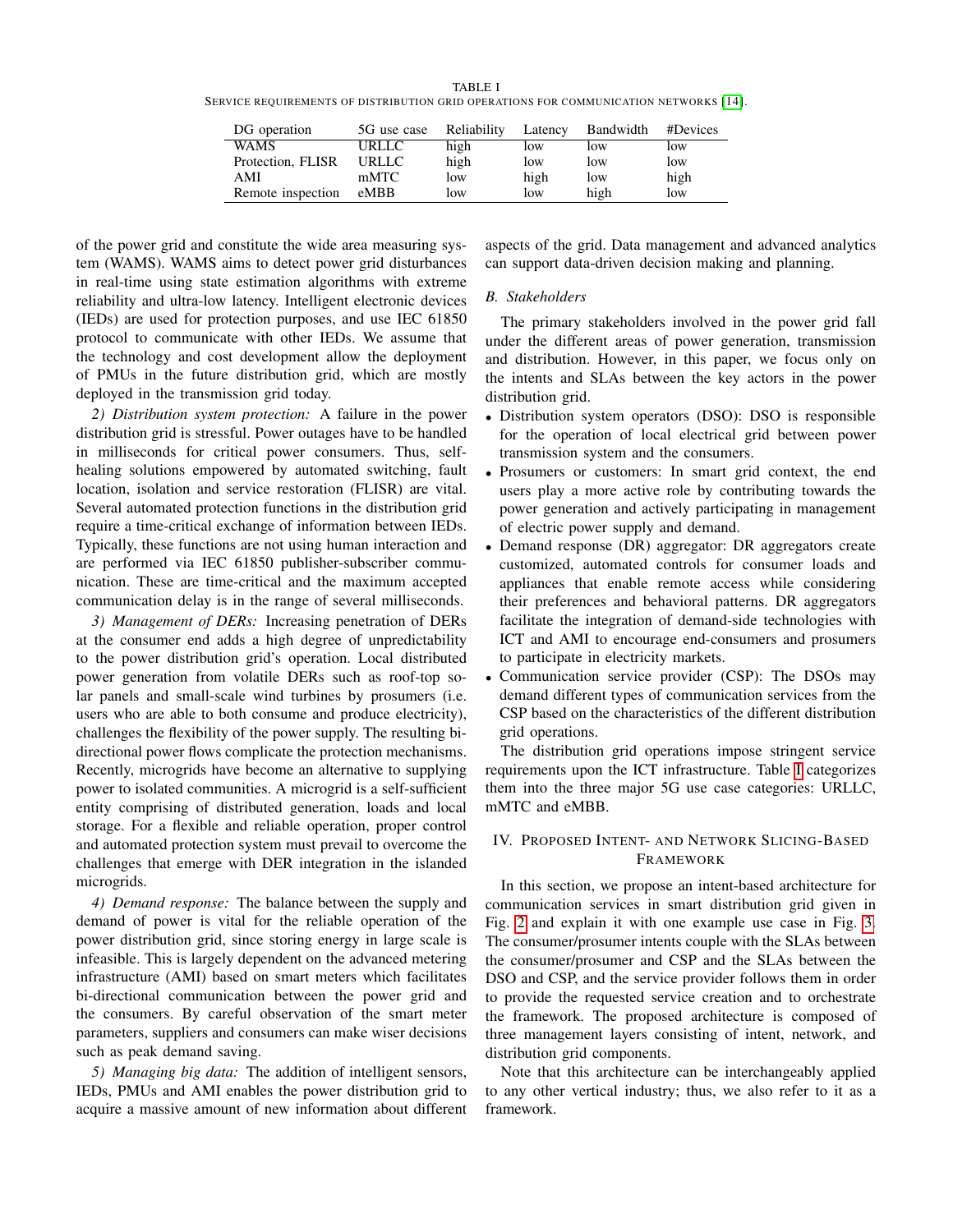

<span id="page-4-0"></span>Fig. 2. Proposed Intent-based network management and service orchestration architecture.

#### *A. Intent Management Layer*

The intent management layer is the critical part and provides the required functionality to implement the intent and the service life-cycle. The intent processing starts with the information regarding SLAs from DSO and the grid consumer/prosumer relayed through the CSP. Grid users specify a high-level expectation for the network like *connect residential consumers to the closest substation*. The intent orchestrator considers the SLA information and the users' intents during the intent translation and feasibility analysis of the required services. The intent translation consists of language processing by an intelligent module in order to iteratively produce the required service expectations for different grid users (see Table [I\)](#page-3-1). A closed-loop optimization is performed with the intent monitor and optimizer module in the grid layer to ensure compliance of user intents with the configured service

and network configuration. The intent monitor module also maintains an updated status of the resource utilization and availability in the grid management layer, which is utilized in the intent and service orchestration for the generation of feasible service profiles. The intent orchestrator cross validates the optimized service requirements with the assured SLAs for the users with the CSP and the DSO (Fig. [1\)](#page-2-1) before forwarding the service requirements to the service orchestrator. The service orchestration consists of generating a customer service model as per the provided service requirements from the intent orchestrator. Several feasibility checks are performed in order to ensure the required services are made available to the users, including the possible tradeoffs between different services and the dynamic nature of user requirements. A service model can be represented in the YANG modeling language [\[11\]](#page-6-11), and following service orchestration, it instructs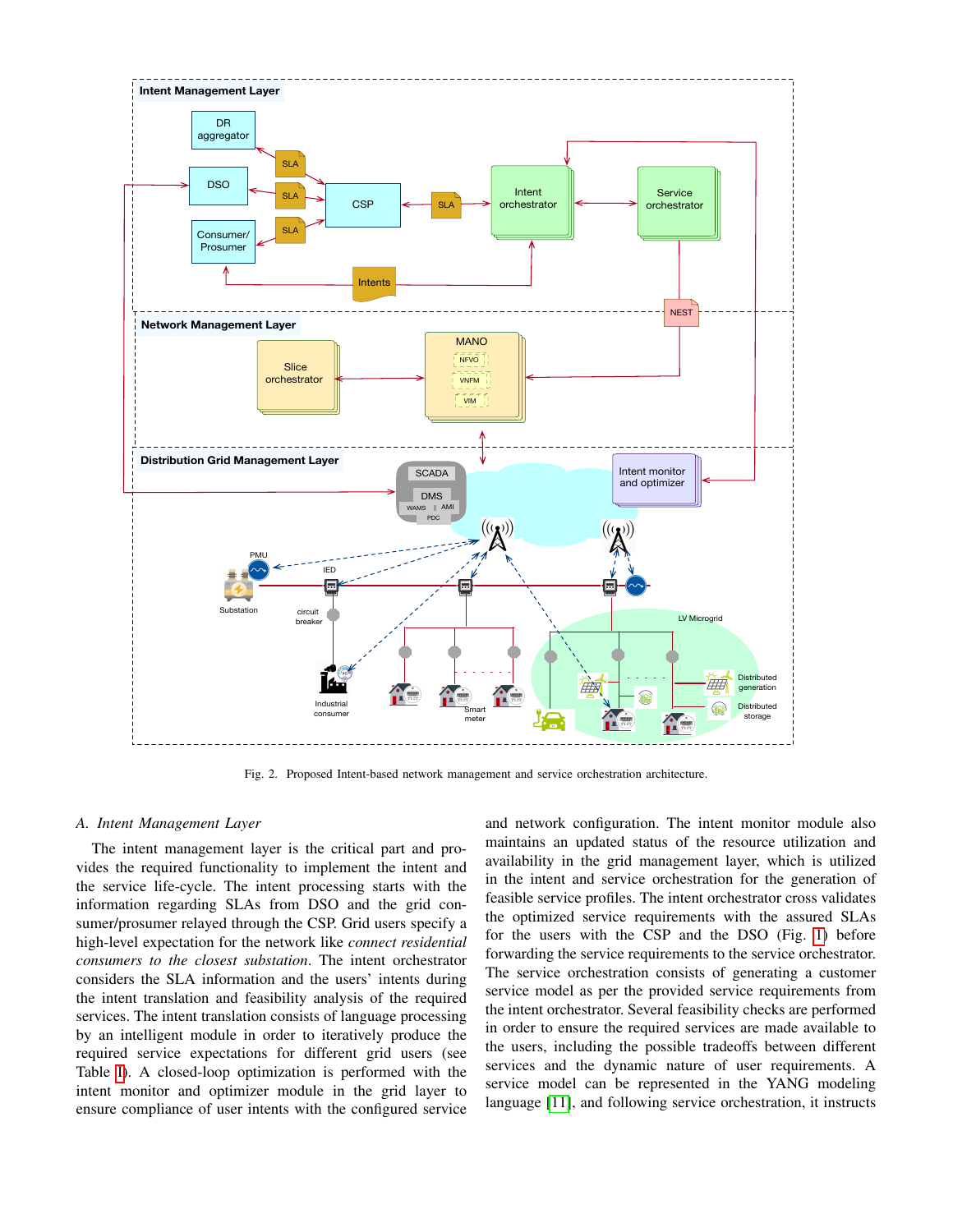

<span id="page-5-0"></span>Fig. 3. An example of IBN WAMS application use case.

the network orchestrators to provision the required functionality for ensuring the generated service profiles for different user applications. The information exchange in the form of NEST profiles (Fig. [1\)](#page-2-1) happens between the service and slice orchestrators, followed by the network function provisioning through the management and network orchestrator.

## *B. Network Management Layer*

The middle layer consists of two functional blocks, namely, the MANO entity and the slice orchestrator. The slice orchestrator maintains the life-cycle (creation, update, deletion) of the network slices. The MANO entity manages and orchestrates the resources needed to realize network slice instances over the virtual network functions (VNFs) [\[17\]](#page-6-17). The NFV orchestrator (NFVO) manages NSIs; thus, it is responsible for the life-cycle management, fault, and performance management of NSIs. The VNF manager (VNFM) is responsible for the life-cycle (setting up, maintaining, and tearing down) of VNF instances. The virtualized infrastructure manager (VIM) connects to NFV infrastructures and sets up virtual links.

## *C. Distribution Grid Management Layer*

The bottom layer comprises the underlying physical infrastructure of the power distribution grid and 5G radio access network (RAN), and core network. The physical and logical components of the power distribution grid such as substations, PMUs, IEDs, circuit breakers, smart meters connect to the RAN in order to send the necessary information to the data aggregation points located in the proximity. These are then used by SCADA and DMS to execute the distribution grid automation processes. The intent monitor and optimizer entity continuously observes the performance of the communication services delivered via the network slices. The observations are dispensed to the intent orchestrator, which makes a comparison between the desired and the observed KPIs and makes the adjustments accordingly.

## *D. Example*

We consider an example of the WAMS use case in Fig. [3](#page-5-0) requiring the establishment of network slices that deliver URLLC service. PMUs are responsible for the collection of phasor measurement data from the grid towards phasor data concentrators (PDC) and form the basis of the WAMS. An